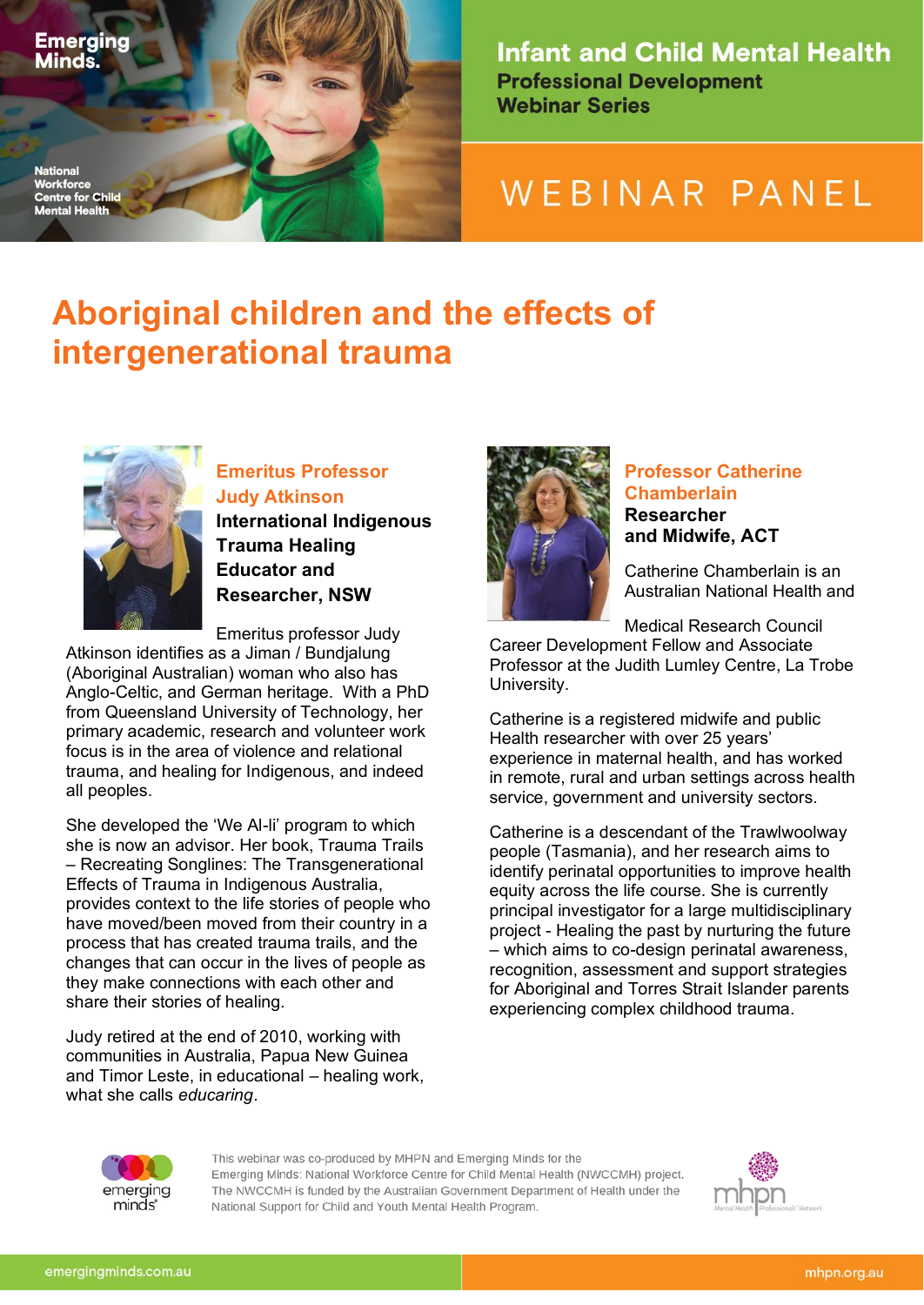

### **Dr Caroline (Carlie) Atkinson Social Worker, NS**

Carlie (Caroline) Atkinson is a descendant of the Bundjalung and Yiman peoples and is an accredited social worker with a PhD (Charles Darwin

University, 2009). She is an Indigenous expert in Culturally Informed Trauma Integrated Healing Approaches (CITIHA) in Australia with a focus on systems transformation and implementation strategies. As part of her PhD, Carlie Atkinson developed Australia's first adapted, culturally sensitive, reliable and valid Aboriginal trauma assessment measure.

Carlie is currently CEO/Director (2012-present) of We Al-li, an Indigenous organisation that develops, delivers and evaluates CITIHA programs and activities.

She is considered an international leader in the area of complex and intergenerational trauma and strengths-based healing approaches in Indigenous Australia. She has focused her career on the interplay between trauma and violence in Aboriginal peoples in Australia and has developed extensive community and practice-based experience through her collaborative co-designed resource development work.



### **Facilitator: Ms Dana Shen**

#### **Aboriginal Cultural Consultant, SA**

Dana has 20 years' experience working across the public and not-for-profit sectors in the areas of health, families and child protection.

Dana is Aboriginal/Chinese and a descendant of the Ngarrindjeri people in South Australia and has a passion for working with Aboriginal people and communities. She commenced her career as a youth community development officer in both the Adelaide Hills and the Murray Lands. In this role she worked with young people, many of who were at risk, in order to create better environments for young people in their communities.

Dana went on to work in a number of senior roles with the SA public sector in which she was responsible for program management, service delivery, policy development and strategic planning.

Dana's most recent experience has been with The Australian Centre for Social Innovation (TACSI) where she held the role of Principal, Social Services, Systems & Aboriginal Policy. In this role she was responsible for implementing projects and supporting team members to apply innovative techniques and develop solutions to complex social and service problems. Before this, Dana was the Director of the Family by Family Program, a peer-to-peer model where families are matched together to create behaviour change.